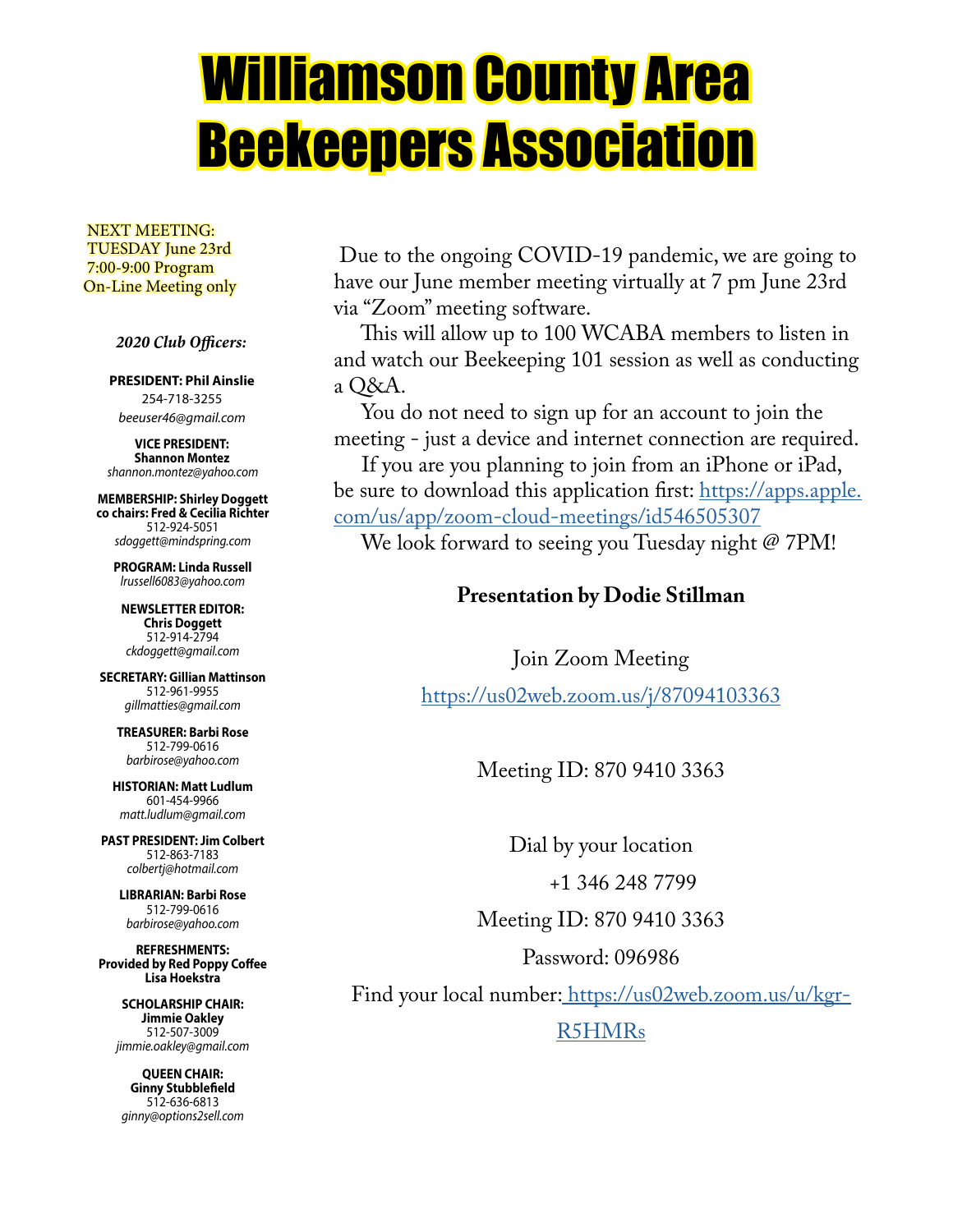#### **Interesting Bee Research Pearls**

*from Phil Ainslie, President WCABA*

#### **Honey bees could help monitor fertility loss in insects due to climate change**

 Heat can kill sperm cells across the animal kingdom, yet there are few ways to monitor the impact of heat on pollinators like honey bees, who are vital to ecosystems and agriculture around the world.

 In a study published in Nature Sustainability, researchers used a technique called mass spectrometry to analyze sperm stored in honey bee queens and found five proteins that are activated when the queens are exposed to extreme temperatures.

 The proteins could be used as a tool to monitor heat stress in queen bees, and serve as a bellwether for wider insect fertility losses due to climate change.

#### Source: **University of British Columbia.**

#### **Microalgae food for honey bees**

 A microscopic algae ("microalgae") could provide a complete and sustainably sourced supplemental diet to boost the robustness of managed honey bees, according to research just published by Agricultural Research Service (ARS) scientists in the journal Apidologie.

 Poor nutrition in honey bees is often an underlying factor in colony losses because malnutrition amplifies the detrimental effects of parasites, pathogens, and pesticides. Habitat loss, decreases in flowering plant diversity and large tracts of crop monoculture (cultivation of a single crop over a large area) all can potentially contribute to lessening natural pollen sources, which provide bees essential nutrition.

 Now, research by ARS entomologists Vincent Ricigliano and Michael Simone-Finstrom has shown that the microalgae Arthrospira platensis (commonly called spirulina) has a nutritional profile that closely resembles pollen. Spirulina is a part of family of blue-green algae, which are single-celled organisms that exist individually or in chains or groups.

#### Source: **US Department of Agriculture - Agricultural Research Service**

#### **'Bee' thankful for the evolution of pollen Researchers discover wildflower's spiny pollen adapts to help plants reproduce**

 Over 80% of the world's flowering plants must reproduce in order to produce new flowers. This process involves the transfer of pollen between plants by wind, water or insects called pollinators -- including bumblebees. In a new study, researchers at the University of Missouri discovered spiny pollen -- from a native wild dandelion species in the southern Rocky Mountains -- has evolved to attach to traveling bumblebees.

#### **Honeybees: Pesticides disrupt nursing behavior and larval development**

 A newly developed video technique has allowed scientists to record the complete development of a honey bee in its hive. Researchers discovered that certain pesticides -- neonicotinoids -- changed the behavior of the nurse bees: they fed the larvae less often. Larval development took up to 10 hours longer. A longer development period in the hive can foster infestation by parasites.

#### Source: **Goethe University Frankfurt**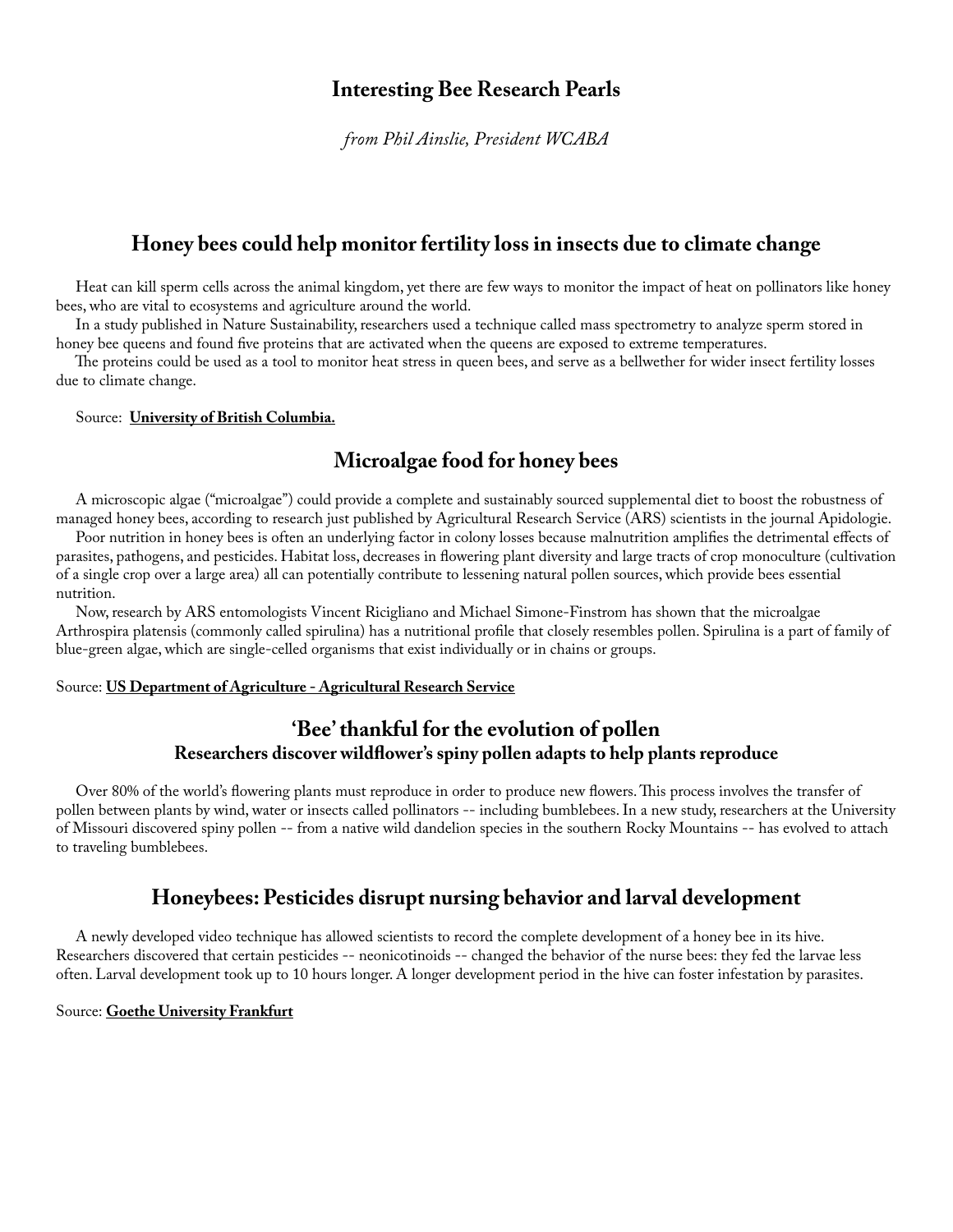### **Volunteers and Needs**

 WCABA beekeepers wanting to be on the **swarm capture** and or **extraction list** need to contact Phil Ainslie. Go to wcaba.org and clic on "contact us". Provide you name, phone number and the county or counties you will service. Your name will go on the group e-mail and messages will be sent to the group as the requests arrive.

 WCABA is in need or **mentors**: If you would like to be a mentor go to wcaba.org and click on "contact us". Provide your name, email, and phone number. Your name will go on a group email for mentors. Messages will be sent to the group as requests arrive.

| <b>MEMBERSHIP APPLICATION</b><br>WILLIAMSON COUNTY AREA BEEKEEPERS ASSOCIATION<br>Dues: \$20.00 per year - individual or \$25.00 - family membership<br>New Member / Renewing Member<br>(circle one)                                                                  |                                                |
|-----------------------------------------------------------------------------------------------------------------------------------------------------------------------------------------------------------------------------------------------------------------------|------------------------------------------------|
| Name: Name:                                                                                                                                                                                                                                                           | Amount: \$                                     |
|                                                                                                                                                                                                                                                                       |                                                |
|                                                                                                                                                                                                                                                                       |                                                |
| ( please print)<br>To save postage cost may we send your Newsletter via e-mail? Yes[] No[]<br>Instructions: print, fill out, and bring to club meeting, or mail with check to Membership<br>Mrs. Shirley Doggett - 400 C. R. 440 - Thrall, TX 76578 - Ph.512/924-5051 |                                                |
| Visit our Website at:                                                                                                                                                                                                                                                 | <b>New Members - James Smith</b><br>Georgetown |
| www.wcaba.org                                                                                                                                                                                                                                                         | <b>Renewing members</b>                        |
| or email to:                                                                                                                                                                                                                                                          | Paul & Nancy Lippa<br>Jeff & Nancy Keys        |
| info@wcaba.org                                                                                                                                                                                                                                                        |                                                |

**I want to order:** *Are you a current member? [ ] Yes!* please print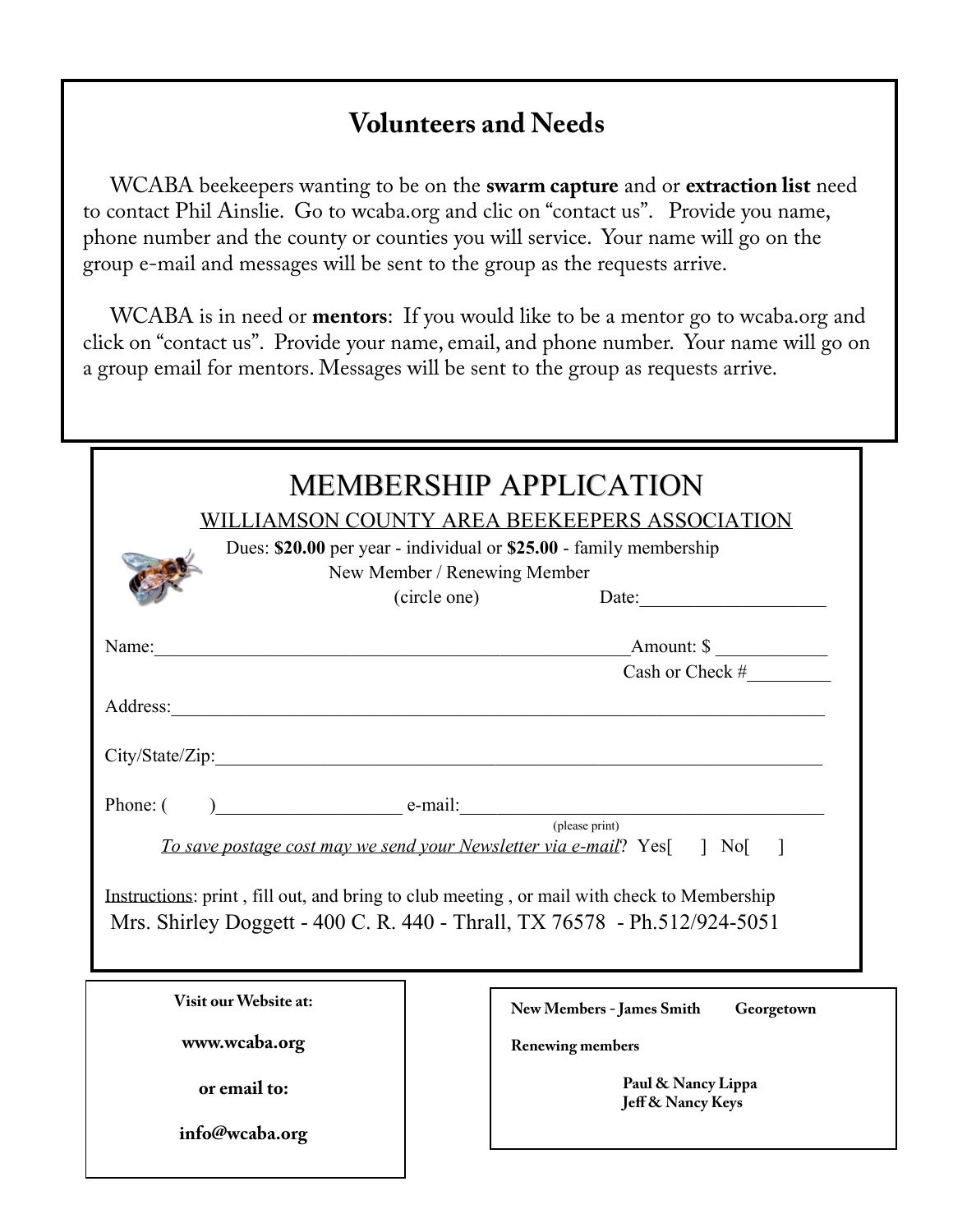# Extracting Gets into Full Swing

by Jimmie Oakley-Scholarship Chair

 The Williamson County Area Beekeeper's club extractors and the extractor at the Bost Farm have been busy lately as the annual honey flow culminates in what appears to be a very good honey crop.

 Since the bees arrived in April the Gaillardia (Indian Blanket) seemed to be slow in blooming in large amounts, but once it got started the flow from this local annual wildflower really filled up the boxes. An example of this is the deep (8 frame) box of foundation that was placed on top of the 2019 scholarship hives at the Georgetown Heritage Garden. The bees were able to draw out comb, fill it up, and cap it over in one month's time, wow! The result was a bountiful harvest for the youngsters of a very beautiful, tasty, bright yellow honey. *(see more pictures at end of article)*

I was able to pull 11 medium (10 frame) supers from my bee yard in the pecan orchard



at Hwy 195, and averaged 30 lb. per super. What's exciting is that I have other yards to pull, so the harvest is not over. The Monarda citriodora (Horsemint) still has some blooming left to do. Two other youngsters have used the Bost Honey House to extract honey this year, Carter Fojtik and his mom, Annie, and Sterling Kinghorn and mom Julie.



*Annie & Carter Fojtik observe CDC advice while extracting (its appreciated)*



*Julie Kinghorn pours up honey to be strained from son Sterling's hive*

 Our WCABA members have been checking out the extracting equipment and

reporting good results. So far Ed and Hattie Mora of Round Rock have used the equipment, Luke Fowler has checked it out twice. Others that have taken advantage of the three-frame extractor to remove their honey is Gary Carlile of Liberty Hill, Joseph Narlo from Georgetown, Jim Houstoun from Austin and our Vice President, Shannon Montez, from Liberty Hill. Rachel Glass of Ding Dong just returned the equipment setup after successfully extracting her spring honey.

 The 2020 Scholarship Recipients are getting ready to extract honey from their hives for the first time and they are excited.

 Remember, the club's equipment is there for your use, so call to reserve it if you're are ready.

To Reserve extracting equipment setup call or text Jimmie Oakley at  $\omega$  512/507-3009



*Shannon & Bailey Britt waits for bees to clear from top box of honey*



*Benjamin Oakley watches as Bailey pulls one last frame to extract*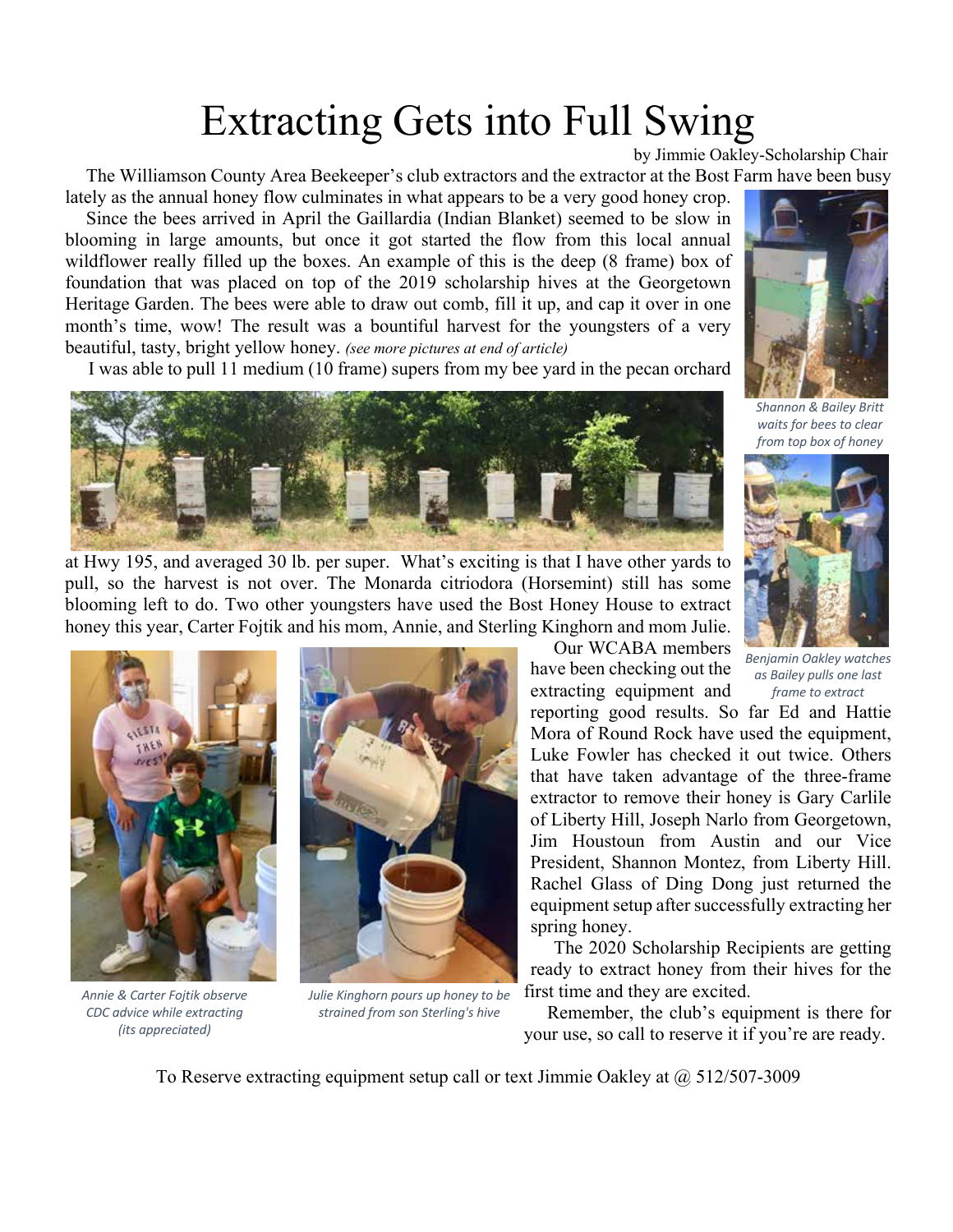## 2019 Scholarship Youngsters Extract Again



*Who said Extracting as a Family isn't fun? Bailey is happy to use the roller-punch,*



*it's much faster*



*Aaron Bramwell takes his turn at uncapping the frames; the boys are holding down the Fort…*



*Draining the extractor... (Quinn) Straining the honey... (Aaron) Filling the bottles... (Shannon)*





Shannon Bailey Reece Aaron Quinn (the crew)

The Finished Product !!!





*Now do it again, and you're DONE!*

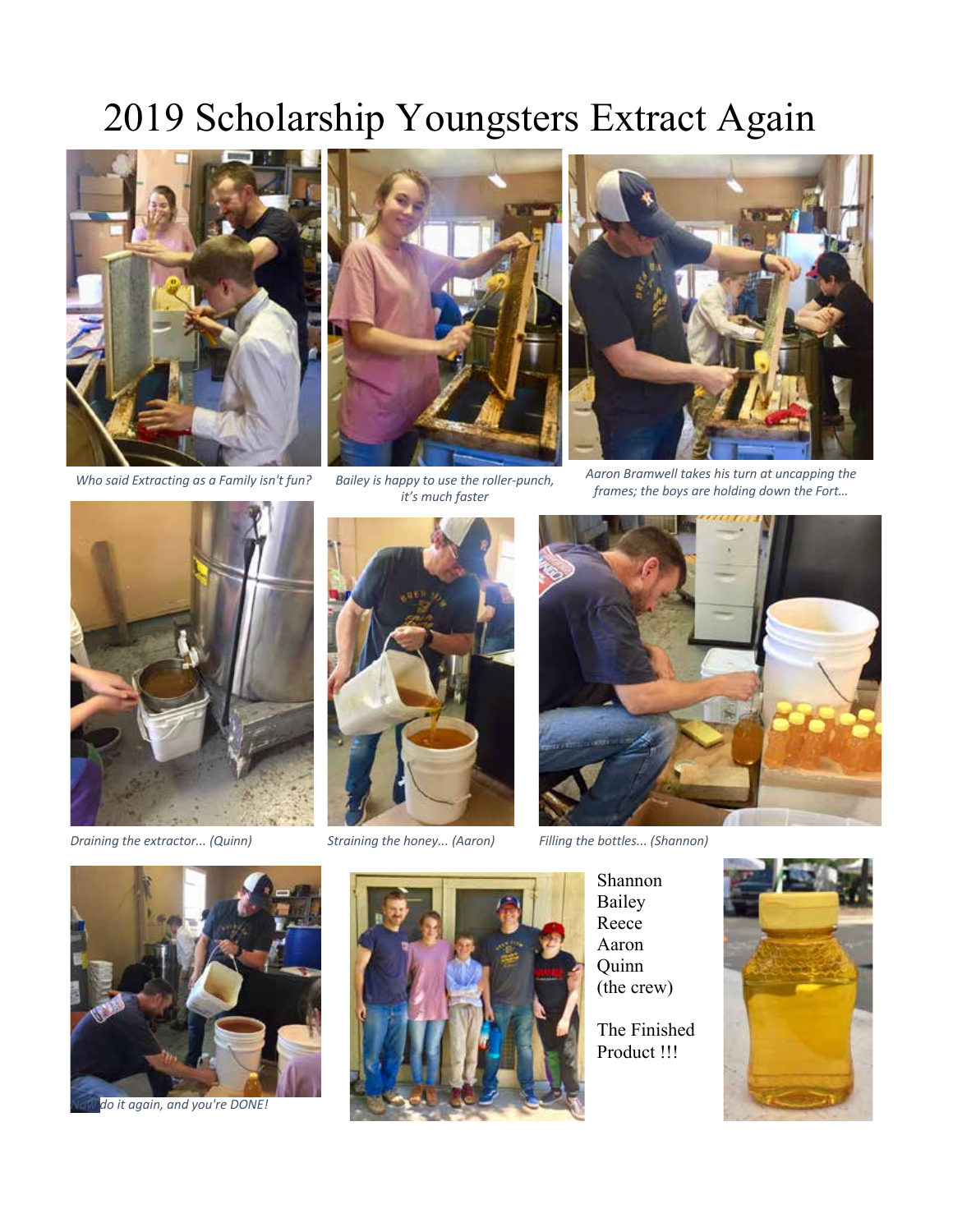#### **BiG Honey Bees, Beekeepers, Honey Friends and… a New Extraction Service**

#### *from Linda Russell*

The BIG Citizens are excited that it's harvest time and would love to extract your honey for you!

 BiG (Brookwood in Georgetown) is a God-centered innovative vocational community where adults with special needs, known as Citizens, are artisans, bakers, card and jewelry makers and more. They also extract and bottle honey that is then sold in the BiG Shop.

 The back story: BiG was started by John and Erin Kiltz after Gracie, their daughter with Down Syndrome and a severe brain injury, finished high school and they could not find the right fit for her. The program started small and grew and grew. As the main campus in Georgetown reached maximum capacity and the waiting list was mounting, the satellite locations BiG Light and BiG Bee Cave were launched. BiG Light is housed at the Church of Christ on University Blvd in Georgetown where the Citizens make cookies, granola, fudge, do wood working and extract honey. The Bee Cave location is in Austin and their Citizens make soap and dog treats. All items are sold in the BiG Shop which is at the main campus located at 905 N. Church St. in Georgetown.

 BiG's funding comes from product sales, donations, grants and Citizen tuition. Each Citizen earns a paycheck which serves as a great source of pride for their hard work.

 Now back to BiG and honey bees. With some grant money and donations, BiG purchased five hives and colonies three years ago. Volunteers jumped in to help by engraving the hive facings and assembling parts as well as painting. The Citizens helped paint the hives. BiG Beekeepers were recruited. BiG Beekeepers (which are currently all WCABA members) care for the bees in their individual apiaries. The Citizens then harvest and bottle the honey. The other honey source is from generous 'Honey Friends' who donate supers of honey for extraction. These appreciated donors believe in BiG and have more honey than they want to keep. Please reach out to me if you are interested in becoming a Honey Friend (lrussell6083@yahoo.com)

 Last year, the Rotary Club of Georgetown provided a grant for a large radial extractor. As a way to grow into it, The BiG Honey Company is launching an extraction service. Interested beekeepers contact BiG Light Supervisor, Billy to schedule a date, drop off supers and buckets then pick up their honey and extracted supers. BiG keeps a percentage of the honey as payment. Care will be given to sanitize all equipment between extracting each beekeeper's supers. Billy's contact is billy@bigtx.org.

The BiG Citizens and staff appreciate the generous support of so many in this enterprise.

 In the words of Gillian Mattinson on why she become a BiG Beekeeper, "the minute it was announced at the WCABA meeting that BiG was looking for volunteers to host a hive, I was in! It seemed like the natural thing to do. Several high school graduates that I know are now part of the BiG community, and it has been a life changing experience for them and their families. To be able to contribute, in some small way, to this wonderful community is an honor. To combine it with taking care of a BiG hive is a pleasure."

 And from Honey Friend, Kathy Fulton, "Beekeeping is a passion, but BiG is a mission. Being able to support their great work within our community has been a blessing."

 On a personal note, we moved to Georgetown six years ago so that our special needs daughter, Kelsey would have a meaningful life. She loves having friends, being productive and earning her own money. She never complains about going to work. BiG has been an answer to prayer.

 Sadly, Gracie Kiltz, passed away unexpectedly September 8, 2018. Her beautiful smile and spirit brightened all who were around her. She is greatly missed and leaves a legacy that is immeasurable. The BiG story continues.

Come by and visit BiG @ 905 North Church Street. Shop, sip a latte, have lunch. It's a happy and happening place. For more information go to **brookwoodingeorgetown.org**.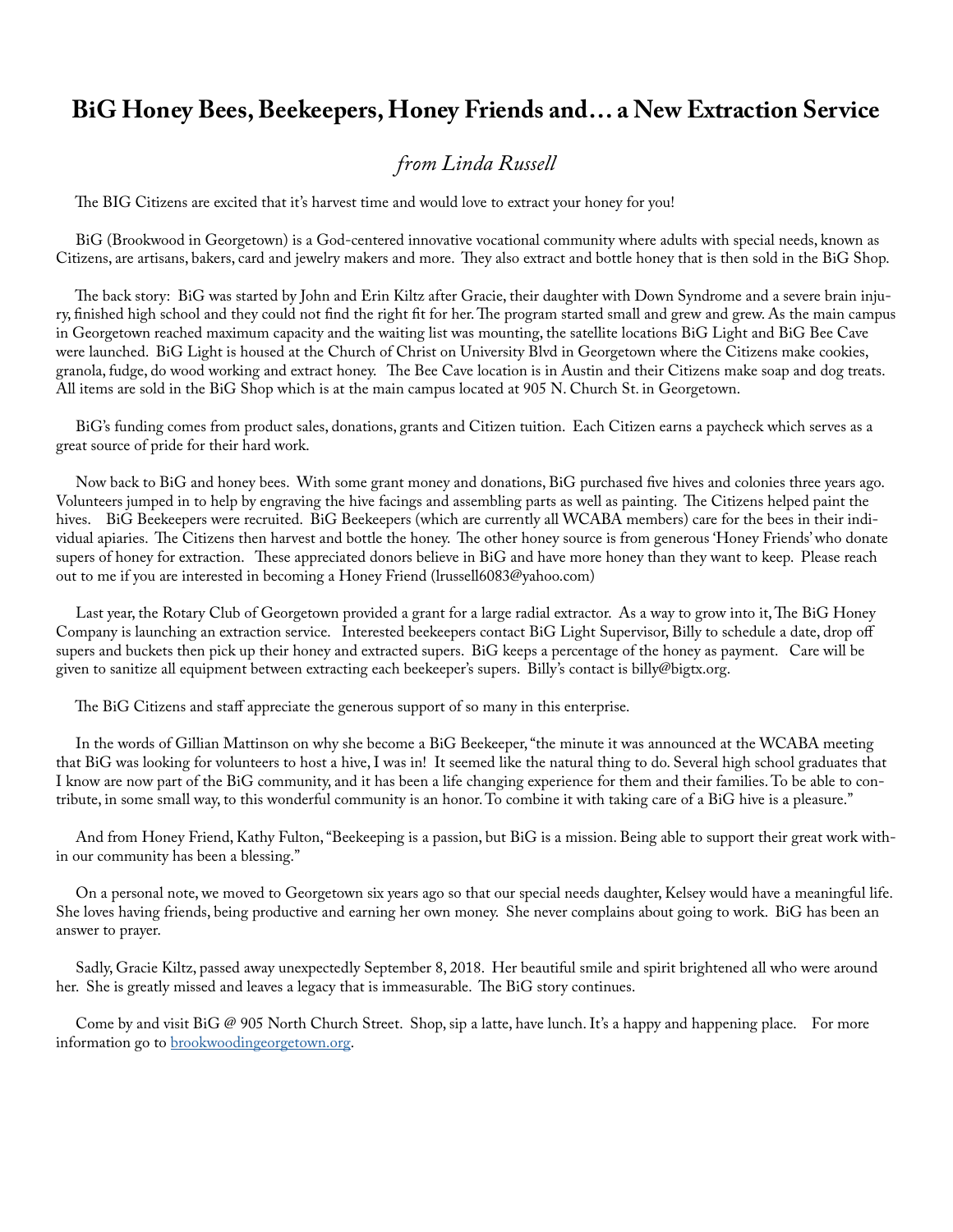

*BiG Light Citizens Bottling Honey Customer at the BiG Shop*





*BiG Light Citizens Uploading Supers*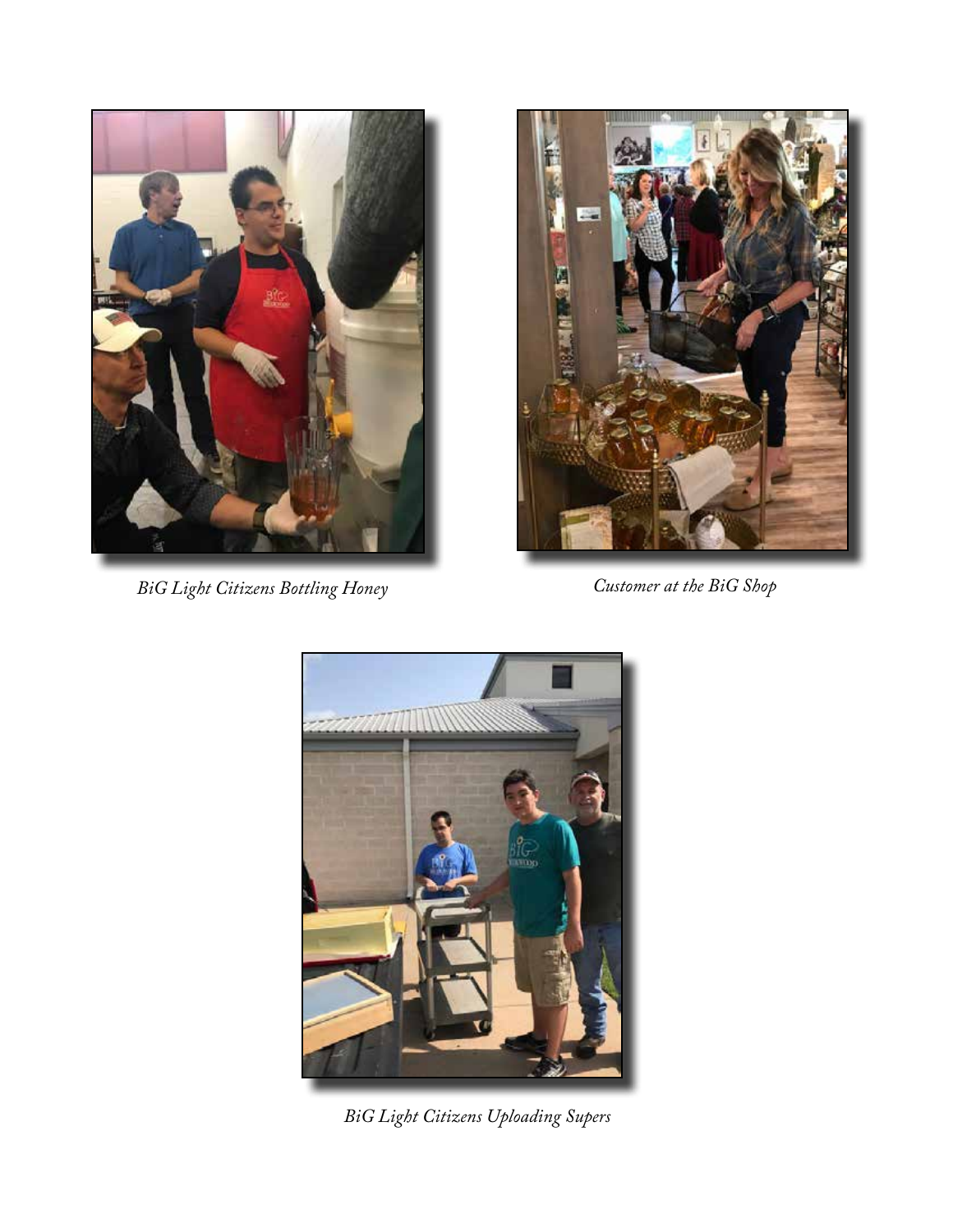



*BiG Citizen Painting Hives BiG Citizen and Program Manager, Jennie with BiG Hive*



*BiG Honey*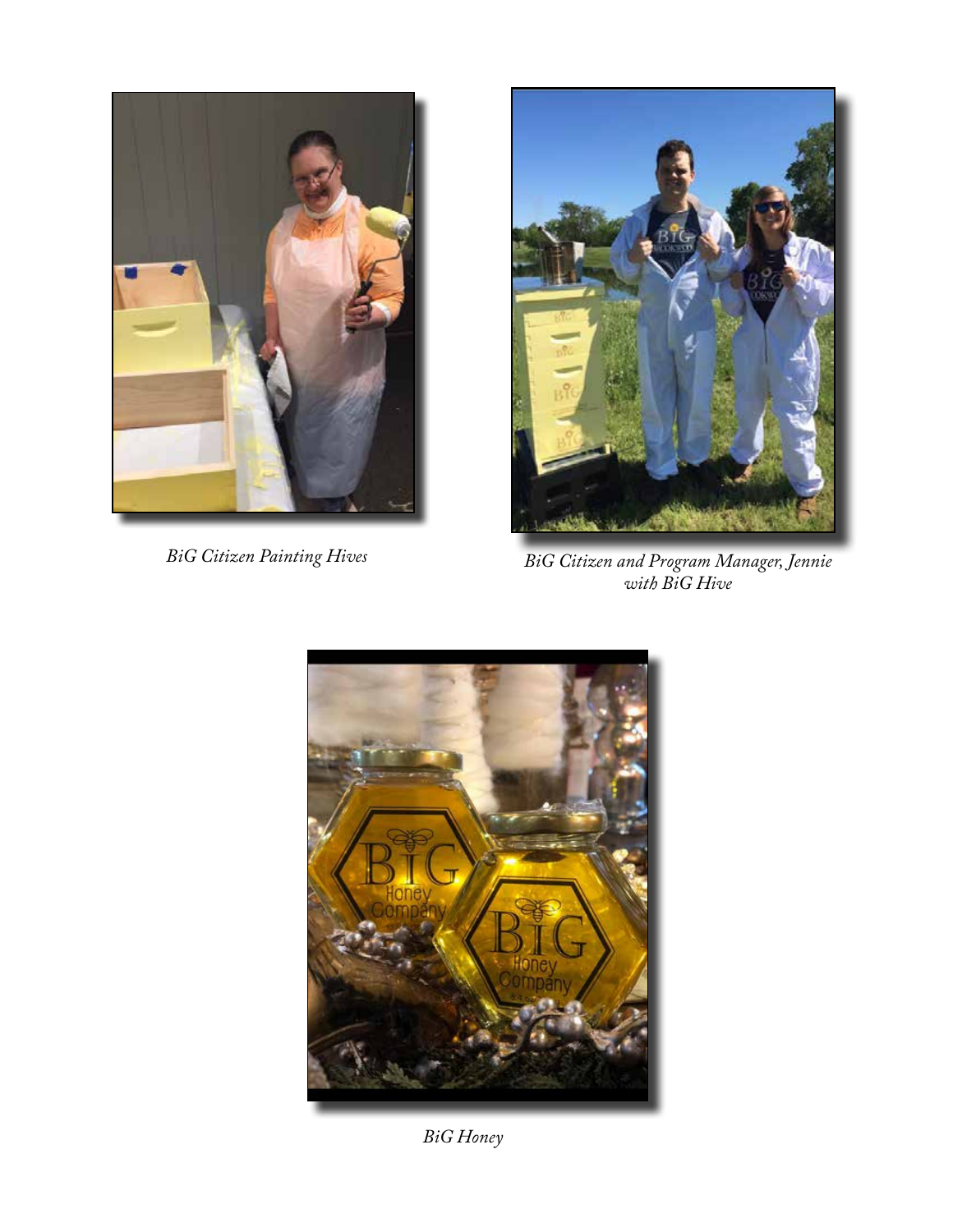#### **July Newsletter** *from S S Brantley, Life Member Texas Beekeepers Association*

 July will be the end of the major honey flow in most of East Texas. Extracting the honey crop can now begin in earnest. I encourage new beekeepers to pull at least one frame of capped honey from their hive to find out what beekeeping is all about. Until you have experienced it, you will not understand how great it is to taste that first sample of honey from your own hive, produced by the bees you have caring for these past several months. You will never taste honey that sweet and wonderful again.

 New beekeepers may ask, "How do I get the honey out of the frames?" If you have not used plastic foundation, you can cut the comb out of the frame into a container. If you cut out comb from wax foundation, be sure to pull out all of the support wires. You can then crush the comb by hand and strain it through cheesecloth. Cover a second container with cheesecloth and crush the comb by hand over the cloth. Let the crushed comb lay on the cheesecloth for several hours, allowing the honey to drain into the container. Do this in a warm, bee-free area. After it appears all of the honey has drained, you can then bottle the honey from the catch bucket. You may wish to put the squeezed wax outside on a metal or plastic tray for the bees to clean-up the remaining honey, Do not leave this out for the night-time animals to find and enjoy. Also, be aware that bees may become aggressive during the clean-up process.

 If you have foundation in your frames, contact a bee club or an established beekeeper to see if they would assist in extracting your honey. Extracting honey with a Radial Extractor works well as the frames are placed in the extractor like spokes on wheel and honey is extracted from both sides of the frame simultaneously as the wheel spins. If you use a Tangential Extractor, you can extract honey from only one side at a time, requiring multiple steps to extract both sides of the frame. Extract about half the honey from one side of the frame. Stop and remove the frame,

turn the other side to the outside and extract all of the second side. Stop, return the frame to its original position, and finish extracting the first side. During this process, always insert the frame so the bottom bar leads into the spin, making the honey flow out easier.

 Now is also the time to check your hives and reduce the entrance on any weaker hives. This will help the hive guard against robbing and predators. Hives with large populations may be vented to help dissipate heat by slipping the telescoping cover toward the rear of the hive and resting the cover on the lip of the inner cover. This allows air be drawn in the front entrance and out the vent top.

 After extracting your honey crop, do a mite check. Recent studies show the highest mite load occurs in August. If you have a high mite count in July, treatment will help reduce your mite load. Select a product that will work for you, considering your past treatment choices and current conditions. Some treatments are temperature sensitive. If you are not sure which treatment to use, check with your bee club or established beekeepers in your area. Regardless of the treatment you choose, always read and follow the label directions. THE LABLE IS THE LAW and governs the successful use of the product.

If you started new colonies in the spring, check them for room to grow. If necessary, add another brood box or move a NUC to a full-sized box.

 Splits can still be made if there are mated queens or queen cells available to put in them. If you want the split to make their own queen, there must be a plentiful supply of drones still in the hive. A shortage of drones could result in the virgin queen not mating properly, causing the split to fail quickly or to die during the winter. Splits should be fed with 2:1 sugar syrup to assure continued growth during the hot and dry weather ahead.

 Check hives for beetles and add beetle traps of your choice to keep them under control.



 *Bee on Duranta Blossom*